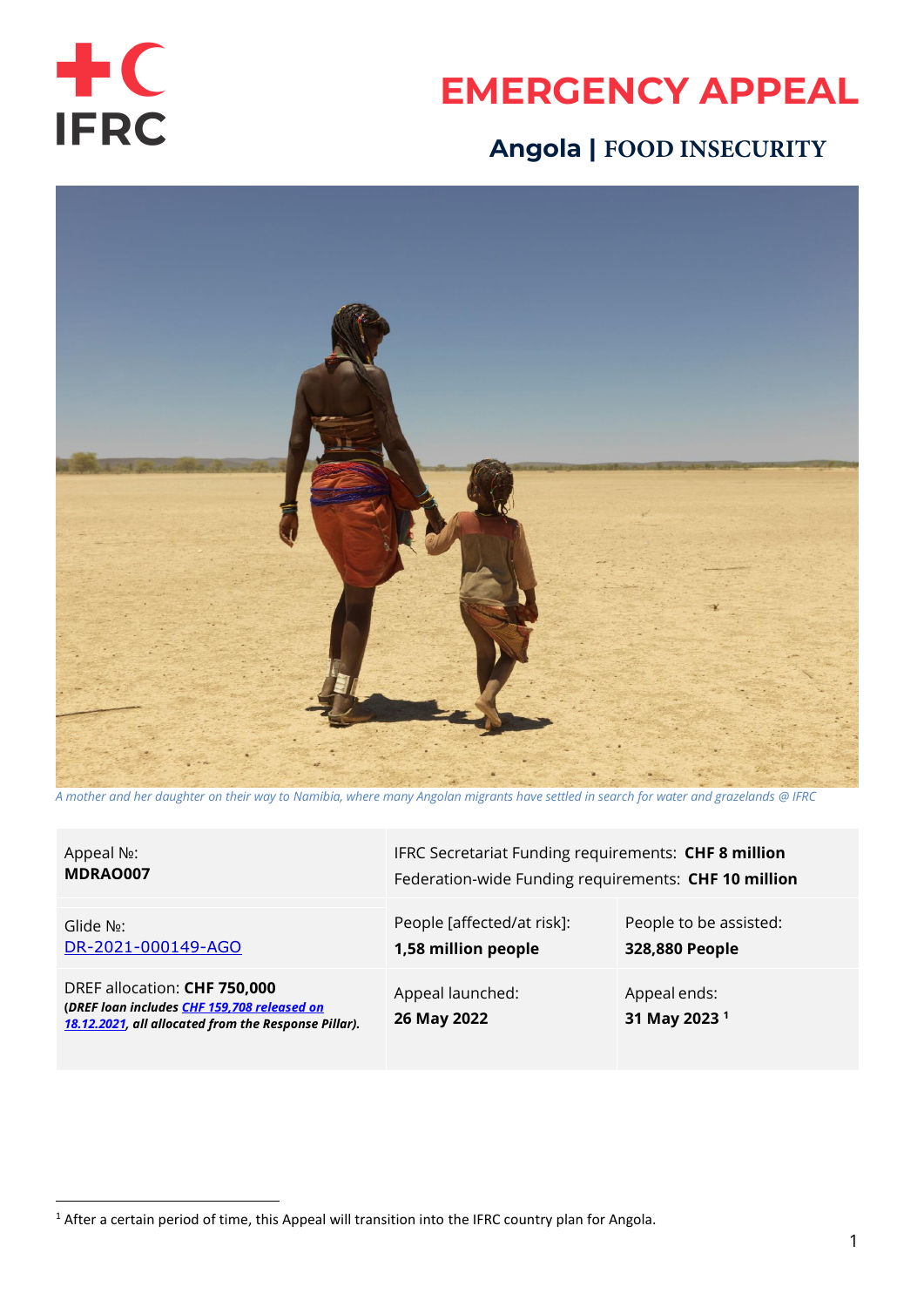

Angolan women with young children in search of water @IFRC

### **SITUATION OVERVIEW**

Angola is facing the **worst recorded drought** in 40 years, with southern provinces, namely Huila, Cunene and Namibe, experiencing the fifth consecutive year of drought conditions. Food insecurity analysis conducted in Southern Angola<sup>2</sup> found that between October 2021 and March 2022, around **1.58 million people** experienced high levels of acute food insecurity (58% of the analysed population), of which 43% are in IPC Phase 3 (Crisis) and 15% in IPC Phase 4 (Emergency). The affected population faces severe constraints in accessing food due to consecutive droughts, poor harvests and depleted reserves, loss of livelihoods and livestock, and rising food prices. Those still able to meet the minimum food requirements do so through crisis or emergency coping strategies, such as skipping meals, borrowing, reducing quantities and eating less preferred foods. Furthermore, the lack of access to safe water and sanitation in most rural communities in the south is prolonging the cycle of malnutrition.

The World Bank places the economic impact of the drought at 749 million US dollars.  $3 \text{ In}$ addition, the economic crisis that hit Angola since 2014 and the subsequent increase in food

prices, combined with the COVID-19 pandemic, and the very low crop yield, have severely impacted the most vulnerable and exposed population, eroding livelihoods, agricultural production and coping reserves. Making matters worse, the Southern Provinces of **Cunene, Huila and Namibe** are suffering from consecutive years of below-average rainfall deficits, hence, agricultural yields and pastoral activities have been severely compromised. Another aspect of climate change has been the increase in pests. Another locust outbreak has been confirmed in Dukama, putting the current season's crops at risk. This has, therefore, been another damaging cycle in recent years. 4

More specifically, a report<sup>5</sup> published in March 2022 showed the results of a drought vulnerability study conducted in Angola with a focus on water availability to different communes. Of the five vulnerable provinces studied, 12 of the 16 worst affected communes were in **Cunene Province,** with **Huila and Namibe** also named as priority regions for interventions. An estimated 1.2 million people are facing water scarcity and will have their water sanitation and hygiene conditions compromised. Many water points have driedup, and others are not working. In some villages, over 60% of the population consumes water from unsafe sources, and over 90% do not have access to latrines. Access to potable water was already a major constraint in rural areas and was made worse by the drought and escalation in water prices. Water-borne diseases will continue to accentuate malnutrition and lead to severe situations, especially for children. The water availability index predictions show that the bottleneck of the current drought years, as well as the vast variability in water resources in the southern provinces, is **expected to continue in the future**, with decreases of over 50% possible for South Coast Provinces. 6

<sup>&</sup>lt;sup>2</sup> Analysis conducted by Integrated Phase Classification partners. <sup>3</sup> Water security and drought resilience in the South of Angola, World Bank Group, 2022

<sup>4</sup> FAO response to the Angola locust outbreak 2021.

<sup>5</sup> See 2.

<sup>&</sup>lt;sup>6</sup> The climate in Angola, past, present and future - IFRC climate centre, March 2022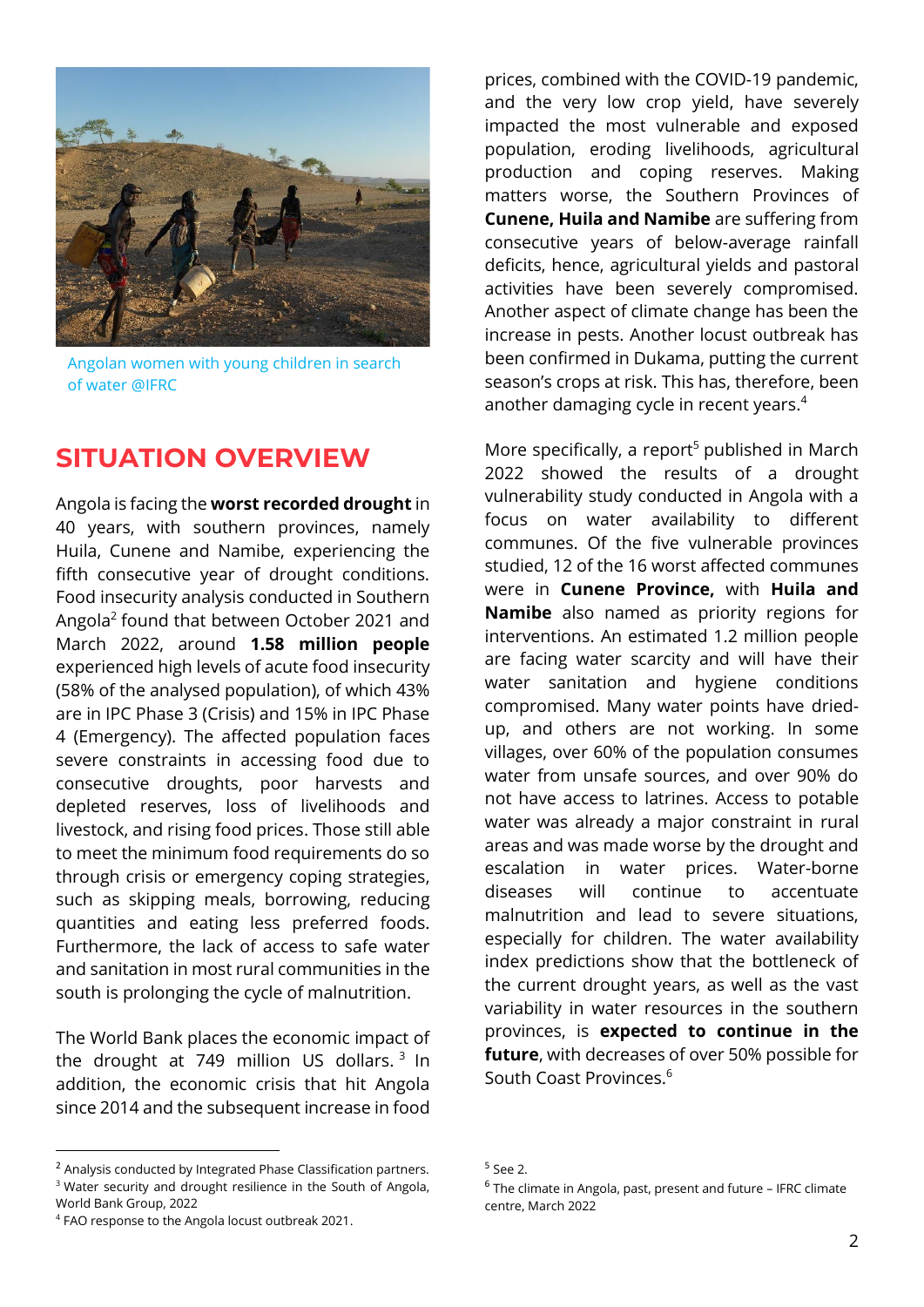**Livestock** production has also been affected by the drought. The lack of fodder and rangelands as well as disease, such as the foot and mouth outbreak in 2020, have led to widespread animal deaths over the past three years, with 75% of households reporting having partially lost their livestock. Since March 2021, there has been movement of Angolans into neighbouring Namibia, particularly pastoralists seeking grazing land for their livestock.

In 2022, 400,000 children are projected to be acutely malnourished. The prevalence of global acute malnutrition in some provinces is already above emergency thresholds (15%).  $7$  An analysis conducted in 10 municipalities of Southern Angola has revealed that, in these municipalities alone, 114,000 children under five are suffering, or will likely suffer from acute malnutrition and require treatment. However, there is a shortage in the supply of therapeutic feeding due to a pipeline break, and the restocking may take several months. Factors contributing to the malnutrition situation include poor dietary intake, inadequate care and feeding practices, and the high prevalence of water-borne diseases and infections due to the lack of access to safe water and sanitation.

Further, the Russia-Ukraine war is impacting regional food security. The onset of the Ukraine

conflict came at a time when global fuel, food and fertiliser prices were already hitting record highs. Wheat is the most imported commodity in Angola and an essential part of people's diet. However, Angola immediately felt the rise in wheat prices - 50% in March 2022 and subsequently increasing further. The inflationary pressure affecting food accessibility will primarily impact the most vulnerable dwellings. Greater discontent, insecurity and upheavals cannot be ruled out.

Droughts like the current one are some of the predicted, and worsening, effects of **climate change** in the region. Unfortunately, the increase in agricultural and ecological droughts is predicted for Angola in future years. While the provision of lifesaving humanitarian assistance is urgent, there is a need to equip communities to be more resilient to such shocks and adapt to the changing context.

<sup>7</sup> [https://erccportal.jrc.ec.europa.eu/ECHO-Products/Echo-](https://erccportal.jrc.ec.europa.eu/ECHO-Products/Echo-Flash#/daily-flash-archive/4425)[Flash#/daily-flash-archive/4425](https://erccportal.jrc.ec.europa.eu/ECHO-Products/Echo-Flash#/daily-flash-archive/4425)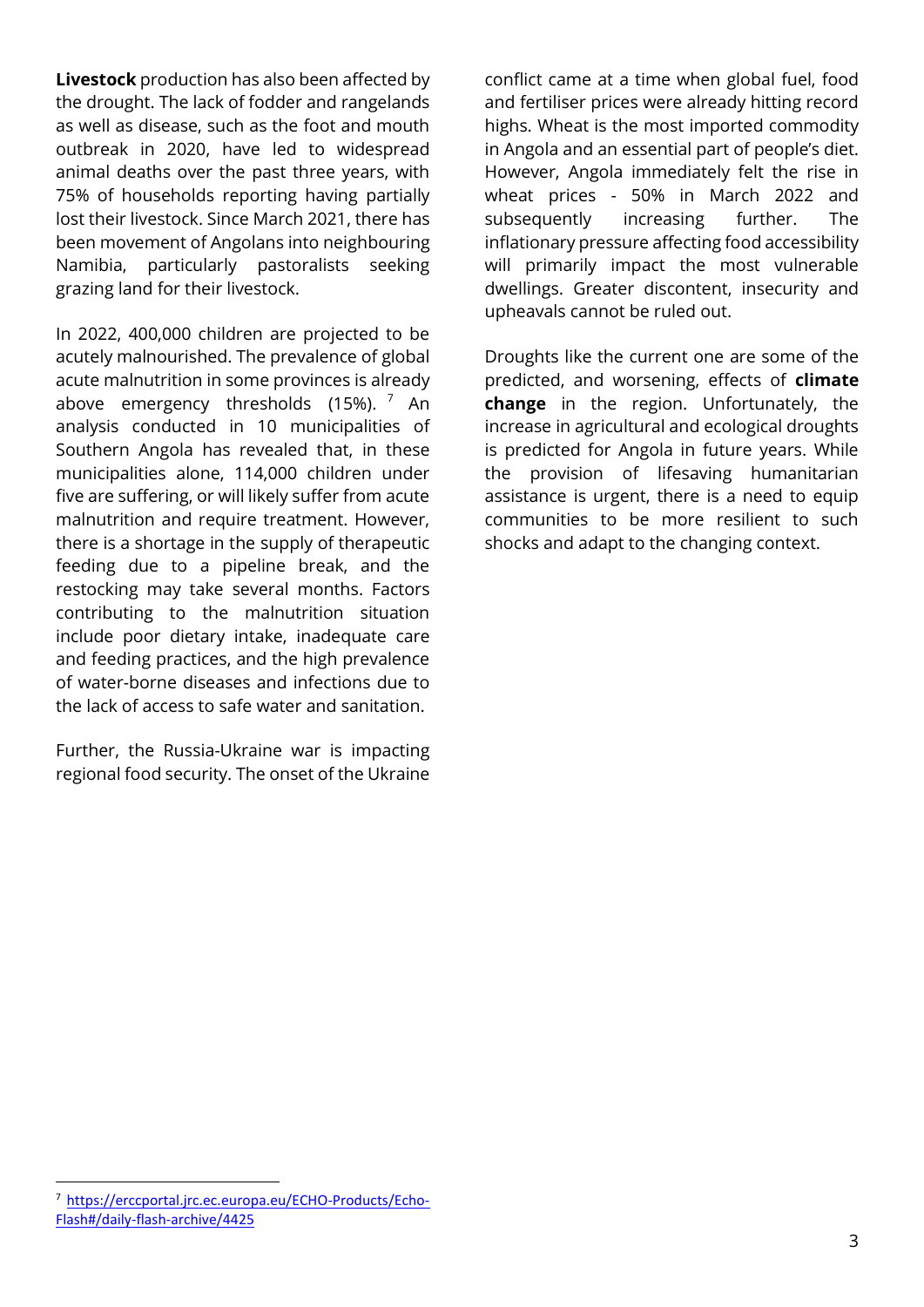# **TARGETING**

The operation will cover the three most affected provinces in **Southern Angola - Cunene, Huila, and Namibe**. The communities of Cahama and Kalonga (Cunene), Gambos/Chiange and Ombadja (Huila), Virei and Calueque (Namibe) were identified as priorities from field assessments, consultations with government authorities and in coordination with local stakeholders, as they are among the most impacted by the drought, have less assistance from other actors and widespread needs. Other localities may be included as required throughout the implementation.

In these areas, the Angola Red Cross has planned to reach **328,880 people (50,597HH)** with emergency, lifesaving assistance, using a *CASH plus* strategy that will allow recipients to cover their basic needs, such as food and water. Alongside multi-purpose cash, the population will also receive adequate information and services



for improved nutrition, sanitary conditions, and protection, including the set-up of community nutrition gardens, community kitchens, and nutrition sessions (IYCF). Out of the target families, a total of 32,888 (213,772 people) will receive immediate support through Cash and Voucher Assistance, while 164,442 people will benefit from community nutrition gardens and community kitchens. The map above shows the number of targeted people/households per province. The targeting will be broken down further to the municipality level at the detailed strategy development stage.

In regard to prioritisation, the operation will focus primarily on dwellings with no source of income, households with a high number of children under five years of age, female and child-headed households, households with pregnant women, the elderly, and households with adults that have a chronic illness or disabilities. CEA approaches will be employed to ensure full participation and agreement of community members and their leaders on the selection of targeted families.

The National Society will continue to use existing coordination platforms at both the national and provincial levels to ensure that targeting takes into consideration existing services being provided by various actors and, most importantly, reaches the most vulnerable.

## **PLANNED OPERATIONS**

Through this Emergency Appeal, the International Federation of Red Cross and Red Crescent Societies (IFRC) aims to support the Angola Red Cross in the response to the food insecurity crisis caused by droughts and other compounding issues. The objectives of the 24-month operation are to **save lives, halt and reverse the deterioration of food security and nutrition, and improve the resilience of the affected populations**. It will meet the most urgent needs of 328,883 people (50,597HH) through a *CASH plus* approach that integrates multipurpose cash assistance with other relevant components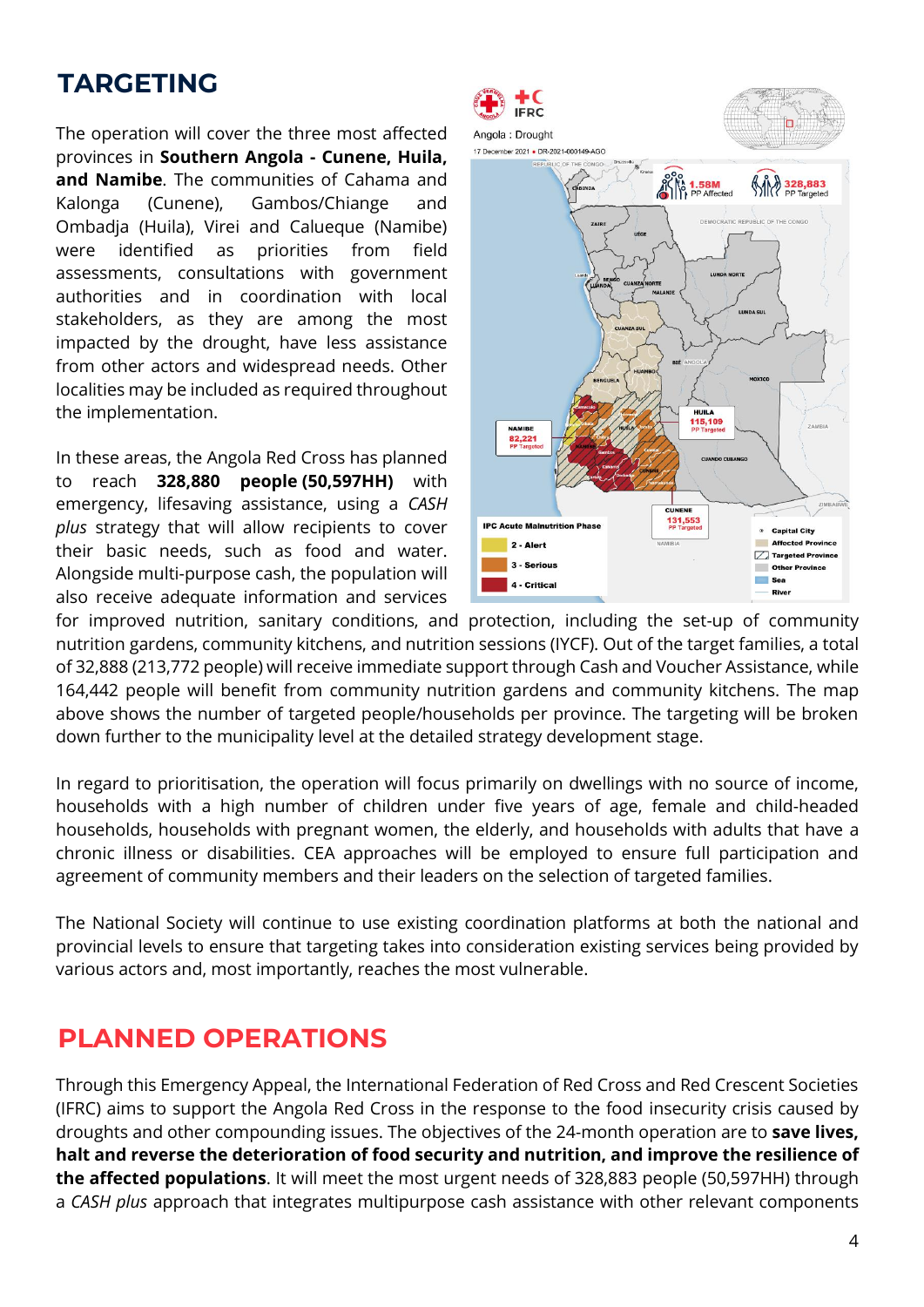(such as nutrition, hygiene promotion, protection, risk reduction) thus strengthening the overall approach to food insecurity.

In line with its Drought Response Plan, the government is undertaking major adaptation and mitigation projects, one of them being *Cafu Canal* which diverts water from the Kunene River with the overall aim of combating the effects of the drought in the southern provinces of Angola. As requested by the government, this EA will harness advantages from this project by supporting community nutrition gardens for populations along the canal, similar to the FRESAN project (supported by the EU in coordination with the government), which has had a considerable impact in WASH and agricultural support. The Ministry of Health, with support partners such as UNICEF, has set up community kitchens targeting malnourished children. The Angola Red Cross is already collaborating with these community kitchens through the DREF and will be replicating and expanding this successful model.

In addition, the government is also piloting a Monetary Social Transfer Programme (Kwenda Project), aiming to mitigate the social risks of selected vulnerable families. The EA will attempt to foster this project in the Southern Provinces via its cash deliveries.

|              | <b>Integrated assistance (Livelihoods and Basic Needs activities)</b><br>Immediate life-saving assistance is needed in support of vulnerable families, allowing<br>them to meet their daily food and water needs during the lean season. Some families<br>will transition to community nutrition gardens. The cash assistance will be delivered<br>alongside the health & care activities below, as well as protection and disaster-risk<br>reduction awareness and solutions.<br>Provide multi-purpose cash/voucher assistance to 32,888 people for<br>$\bullet$<br>immediate food and water needs and other necessary commodities such as<br>seeds and tools.<br>Set- up of community nutrition gardens that will benefit 164,442 people in<br>communities and households along the Cafu Canal.<br>Set-up of 30 community kitchens specifically targeting children with or at risk<br>of malnutrition. |
|--------------|----------------------------------------------------------------------------------------------------------------------------------------------------------------------------------------------------------------------------------------------------------------------------------------------------------------------------------------------------------------------------------------------------------------------------------------------------------------------------------------------------------------------------------------------------------------------------------------------------------------------------------------------------------------------------------------------------------------------------------------------------------------------------------------------------------------------------------------------------------------------------------------------------------|
| $\mathbb{C}$ | <b>Health &amp; Care, including Water, Sanitation and Hygiene (WASH)</b><br>These activities will be complementary to the multipurpose cash, with the aim of<br>improving the food security and nutritional outcomes of the 328,883 people benefiting<br>from this action. This will be done by sensitising the population and households on the<br>most appropriate nutritional practices, infant and young child feeding (IYCF) practice<br>sessions, food utilisation, hygiene promotion, water treatment and sanitation,<br>prevention, and control of communicable diseases.                                                                                                                                                                                                                                                                                                                        |

It must be emphasised that the core activities above will be enhanced through Community Engagement and Accountability methods, which will link the views and preferences of the affected population with the design of the operations strategy, i.e., the most appropriate method to deliver the above activities. Furthermore, Protection, Gender, and Inclusion as well as prevention of sexual exploitation and gender-based violence will be mainstreamed in any action, by investing in the capacity of volunteers to raise awareness, identify and refer through appropriate mechanisms.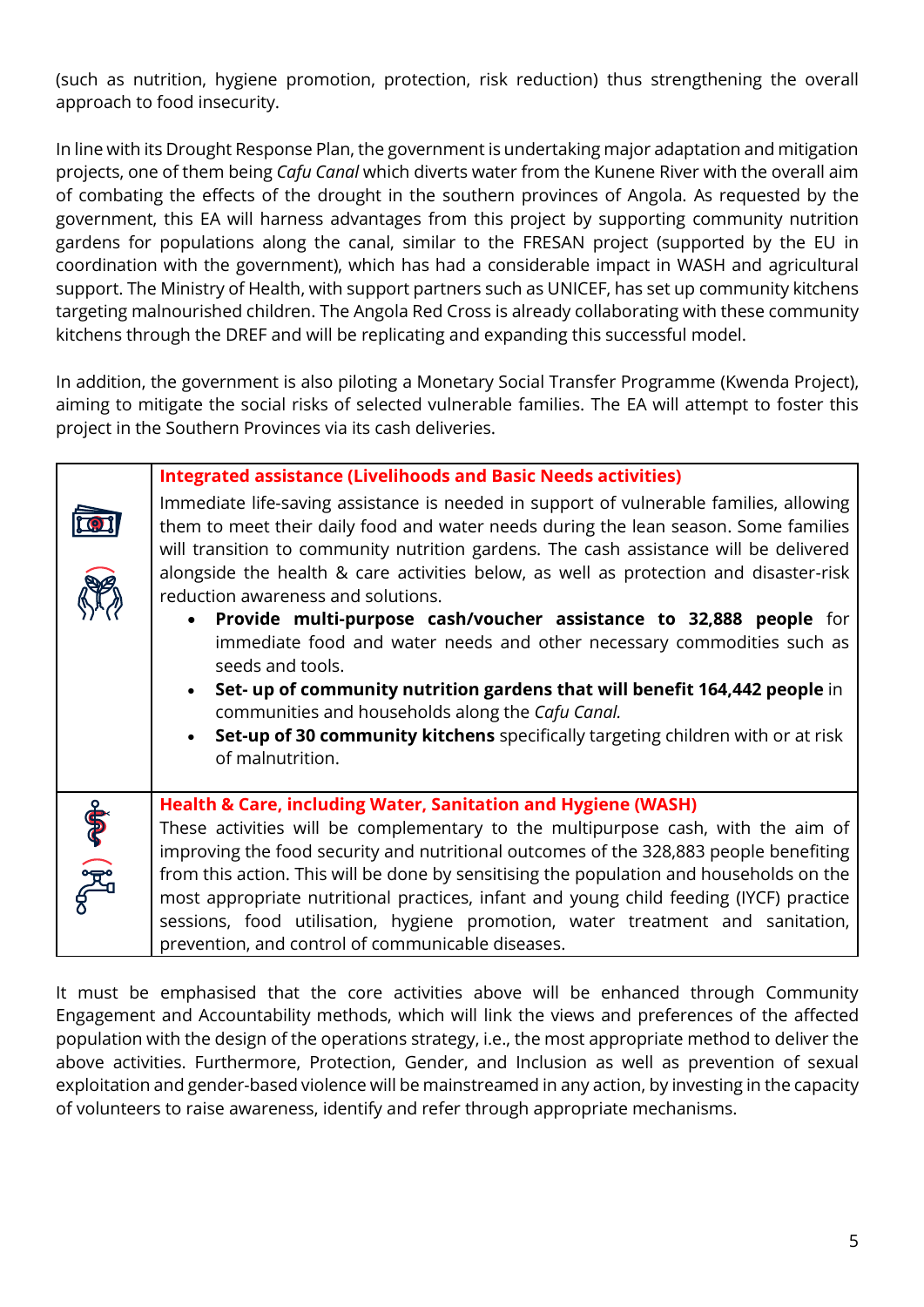# **Enabling approaches**

The sectors outlined above will be supported and enhanced by the following enabling approaches:

|                        | <b>National Society strengthening</b>                                                                                                                                     |
|------------------------|---------------------------------------------------------------------------------------------------------------------------------------------------------------------------|
|                        | Strengthen capabilities of the National Society, especially in Operations Management,<br>Finance, Logistics, PMER and Human Resources management. Support the development |
|                        | of National Society strategic documents, including a resource mobilisation strategy.                                                                                      |
|                        | Linking with the RED Ready programme to deliver organisational assessments, including                                                                                     |
|                        | for branches located in the intervention areas. Promote volunteer duty of care through                                                                                    |
|                        | the appropriate management services, provision of equipment, training, and insurance                                                                                      |
|                        | package.                                                                                                                                                                  |
| $\widehat{\mathbb{Z}}$ | <b>Coordination and partnerships</b>                                                                                                                                      |
|                        | Continue to support the National Society in positioning itself as a strong national                                                                                       |
|                        | humanitarian actor, fulfilling the auxiliary role to the public authorities, maintain                                                                                     |
|                        | influence and advocacy with in-country HCT and Africa Union diplomacy. Engage and                                                                                         |
|                        | leverage partner National Societies in support of the Angola Red Cross. Linking the                                                                                       |
|                        | response with existing government-led response mechanisms for climate and drought,                                                                                        |
|                        | social safety nets, and food security.                                                                                                                                    |
|                        | <b>Secretariat services</b>                                                                                                                                               |
|                        | Reactivate an IFRC base of support the Angola Red Cross in-country that allows being                                                                                      |
|                        | closer to the National Society's operational implementation and development, focusing                                                                                     |
|                        | on operations management, finance, logistics, and diplomacy.                                                                                                              |

### **Sustainability and linkages to longer-term resilience programming**

Food insecurity in Angola is directly linked to a long-lasting and severe drought, which is compounded by an economic and health crisis. Consequently, the Angolan government has requested that the Angola Red Cross undertake its humanitarian role in this response by expanding the current DREF activities to additional communities in need. Hence, through this appeal, the IFRC and the Angola Red Cross will, primarily, support the government and humanitarian partners to save the lives of those currently suffering the harsh impacts of this crisis.

Nevertheless, the IFRC and the Angola Red Cross are also working with different parties (the government, African Union, Africa Development Bank, UN agencies, among others) in a long-term engagement strategy that will contribute to address the root causes, creating mechanisms that will allow people to adapt and be more resilient to climate shocks. This longer-term strategy is aligned with the IFRC<sup>8</sup> Call for action and Pan-African Zero Hunger Initiative that undertakes a holistic approach to food security, associating specific interventions for rapid nutrition, food security and livelihood support for acute food-insecure communities, with a long-term strategy working towards zero hunger and more sustainable development. Through this Emergency Appeal, community-led vulnerability and capacity assessments will be carried out to design long-term plans to address the root causes of hunger and break the cycle of aid dependency, aligned with the Angolan government's policies and strategies to address the immediate needs of the population. These plans and the interventions under this Appeal will be articulated in multi-year objectives in 2023 through the IFRC Angola plan and lead to proposals for longer-term funding requirements, to maximize the impact of funds available for the emergency through this Appeal and long-term resilience programming.

<sup>&</sup>lt;sup>8</sup> [IFRC Call for Action](https://go-api.ifrc.org/publicfile/download?path=/docs/Appeals/21/&name=Hunger%20Crisis%20-%20Call%20for%20Action%202021.pdf) - Africa Hunger Crisis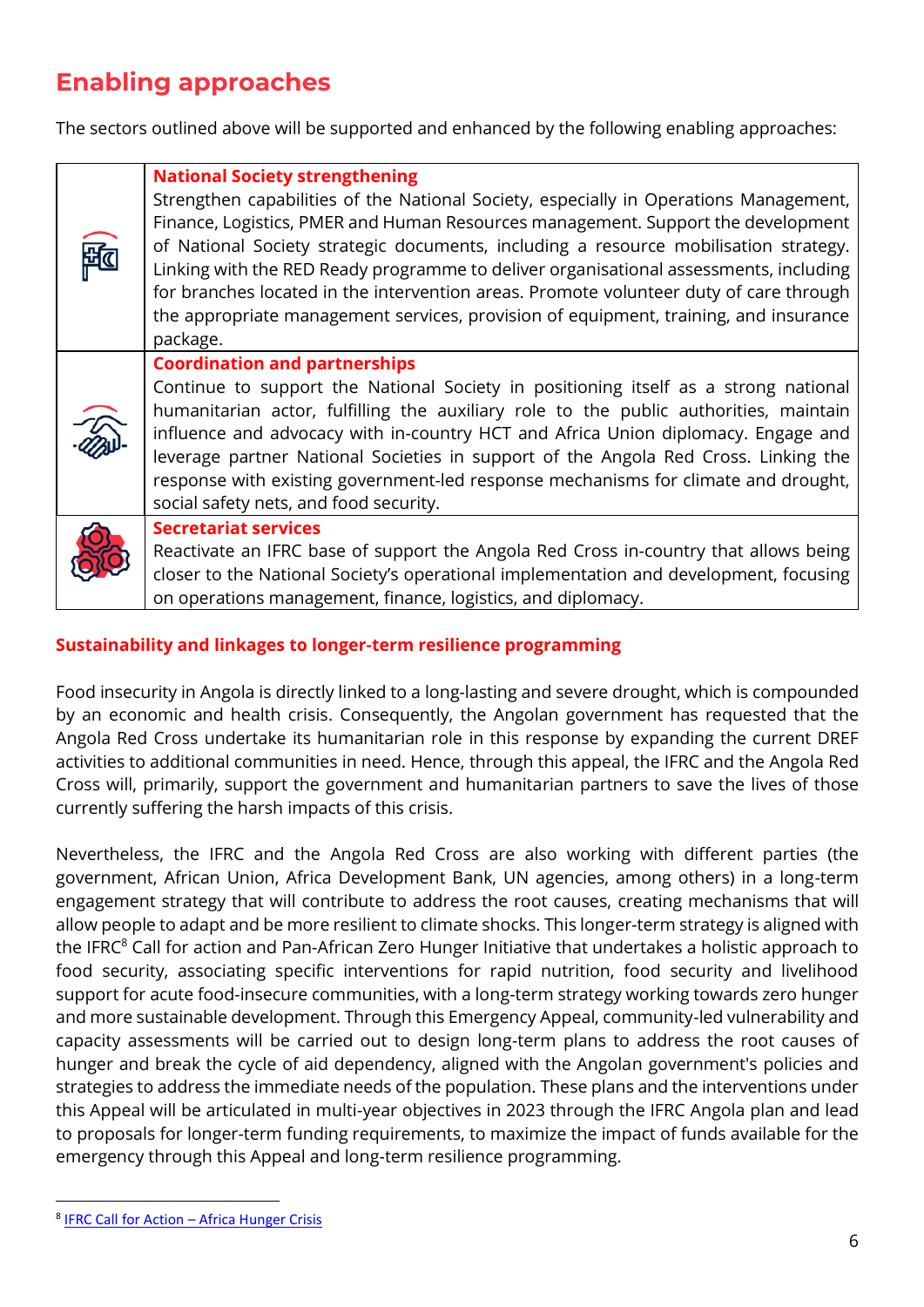# **RED CROSS RED CRESCENT FOOTPRINT IN COUNTRY**

**Angola Red Cross** 



| Core areas of operation |       |  |  |  |
|-------------------------|-------|--|--|--|
|                         |       |  |  |  |
| Number of staff:        | 120   |  |  |  |
| Number of volunteers:   | 9,000 |  |  |  |
| Number of branches:     | 18    |  |  |  |

With headquarters in Luanda, the **Cruz Vermelha de Angola** (CVA, Angolan Red Cross) is organised into **18 branches**, one for each provincial capital, covering 28 municipalities nationwide. The National Society runs nine health clinics as its main activity and source of income. In 2016, sixty-six (66) nurses were employed at health posts. The Angolan Red Cross also continues to respond to the COVID-19 pandemic with risk communication and community engagement, hygiene promotion, and immunisation activities. In April 2022, the CVA signed a Cooperation Agreement with the Turkish Red Crescent (KIZILAY) aiming to strengthen the public health and first aid capacities of the National Society. The National Society has a strengthened and trustworthy collaboration with the Government of Angola, which fully recognises its status in the country and relies primarily on the National Society for humanitarian activities.

### **IFRC Membership coordination**

The IFRC Delegation in Maputo covers two countries, namely Angola and Mozambique. The Angola Red Cross has been receiving strategic and technical support in the areas of health, food security and National Society Development from the delegation in Maputo as well as the IFRC Pretoria Cluster. The IFRC deployed 2 surge personnel to Angola for direct technical support in the implementation of the DREF<sup>9</sup> launched initially in December 2021. Many years after the last emergency operation in Angola, the IFRC has supported the COVID-19 response of the National Society, and recently launched a DREF to support the Angola Red Cross to provide relief to 2.500 people (500 households) affected in the three Southern Provinces of Huila, Cunene and Namibe, for a period of five months.

The Angola Red Cross has a partnership agreement with the Turkish Red Crescent that focuses on strengthening the first aid provision of the National Society. In 2021, the Turkish Red Crescent supported the in-kind distribution of food to 500 families in drought affected areas. Through this Emergency Appeal, the Angola Red Cross and the IFRC will call for Participating National Societies to support of the Federation-wide approach, through the provision of technical expertise and financial resources.

<sup>99</sup> DREF – [Angola drought](https://adore.ifrc.org/Download.aspx?FileId=478506)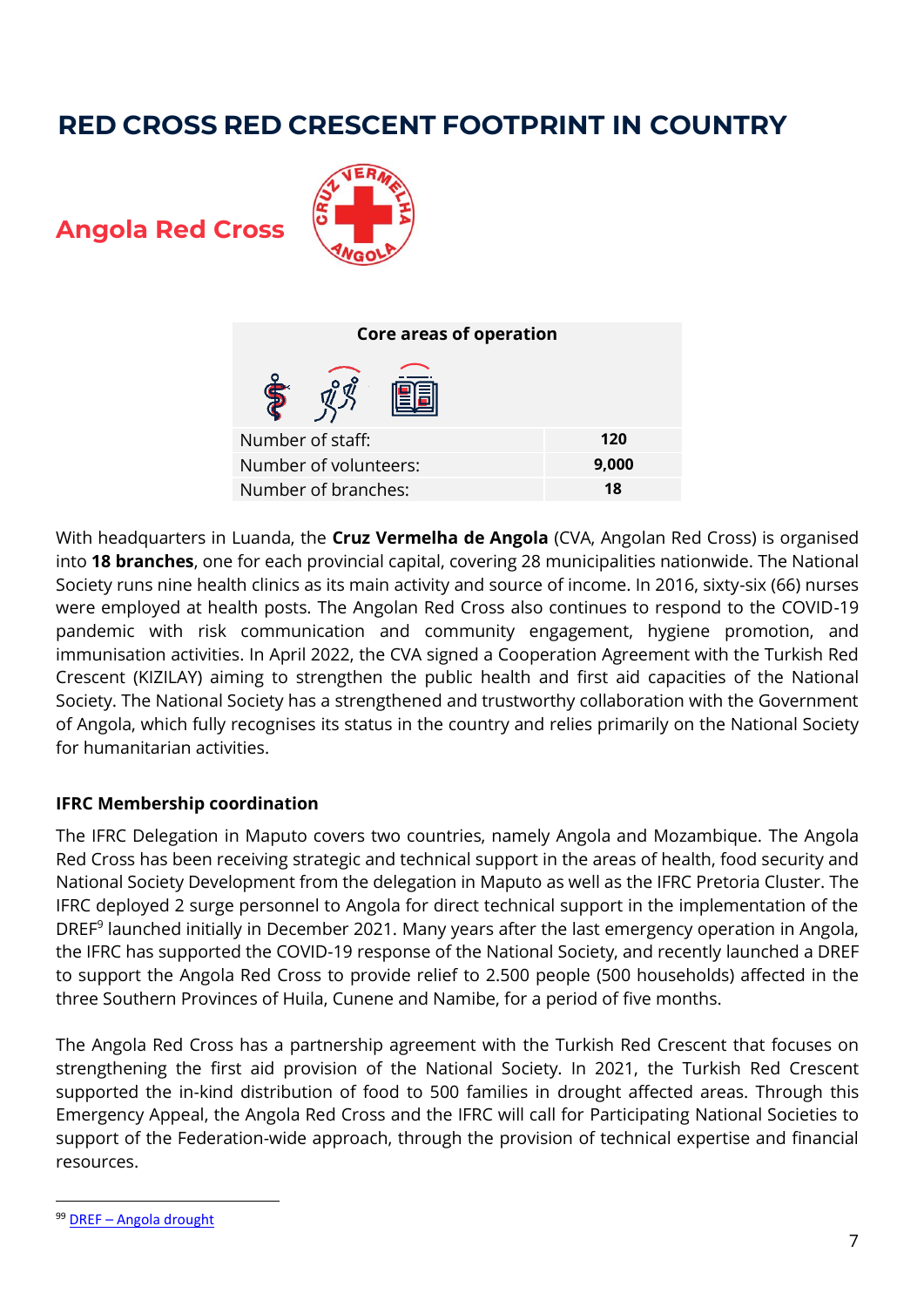### **Red Cross Red Crescent Movement coordination**

The ICRC Pretoria delegation supports the population movement work of the Angola Red Cross. The ICRC does not have a physical presence in Angola but provides remote support for migration and restoring family links to the Congolese refugees in Angola. Initials discussions were held with the ICRC official in Pretoria regarding the IFRC's support to the National Society.

### **External coordination**

The Government of the Republic of Angola is leading the drought response through a plan that is in place. There is an inter-ministerial committee in place that coordinates the response at the policy level. The Minister of State for Social Affairs is the chair of the inter-ministerial committee. At the technical level, the coordination and management of the response plan is headed by the Department of Civil protection.

There is an active Humanitarian Country Coordination Team which meets frequently. The Red Cross is part of the HCT. Most UN agencies such as the WFP, UNICEF, and WHO are present in-country with small to medium-scale interventions in various parts of Angola. The FAO, with funding support from the European Union, is complementing the government's efforts in agriculture and WASH in Huila Province. UNICEF is supporting the Ministry of Health with nutrition interventions in some municipalities across three provinces, while the WFP has been supporting food distribution in Cunene province targeting drought refugees, who came back from Namibia, in settlement camps. Other NGOs in the country include ADPP, the Jesuit Refugee Service, Norwegian Church Aid, and World Vision International.

The IFRC and Angola Red Cross convened a joint mission with the African Union to Angola, between April 22 – April 29, 2022. The mission was hosted by the Government of Angola, specifically the office of the President and the Ministry of State for Social Affairs. The delegation, accompanied by senior Angolan government officials, visited the affected areas. At the end of this visit, the parties agreed to combine efforts to develop a strategy to address the root causes of food insecurity and drought in the country and will call pan-African entities and donors to support this urgent concern. This Emergency Appeal will generate evidence from community-led vulnerability and capacity assessments which will add value to these long-term plans.